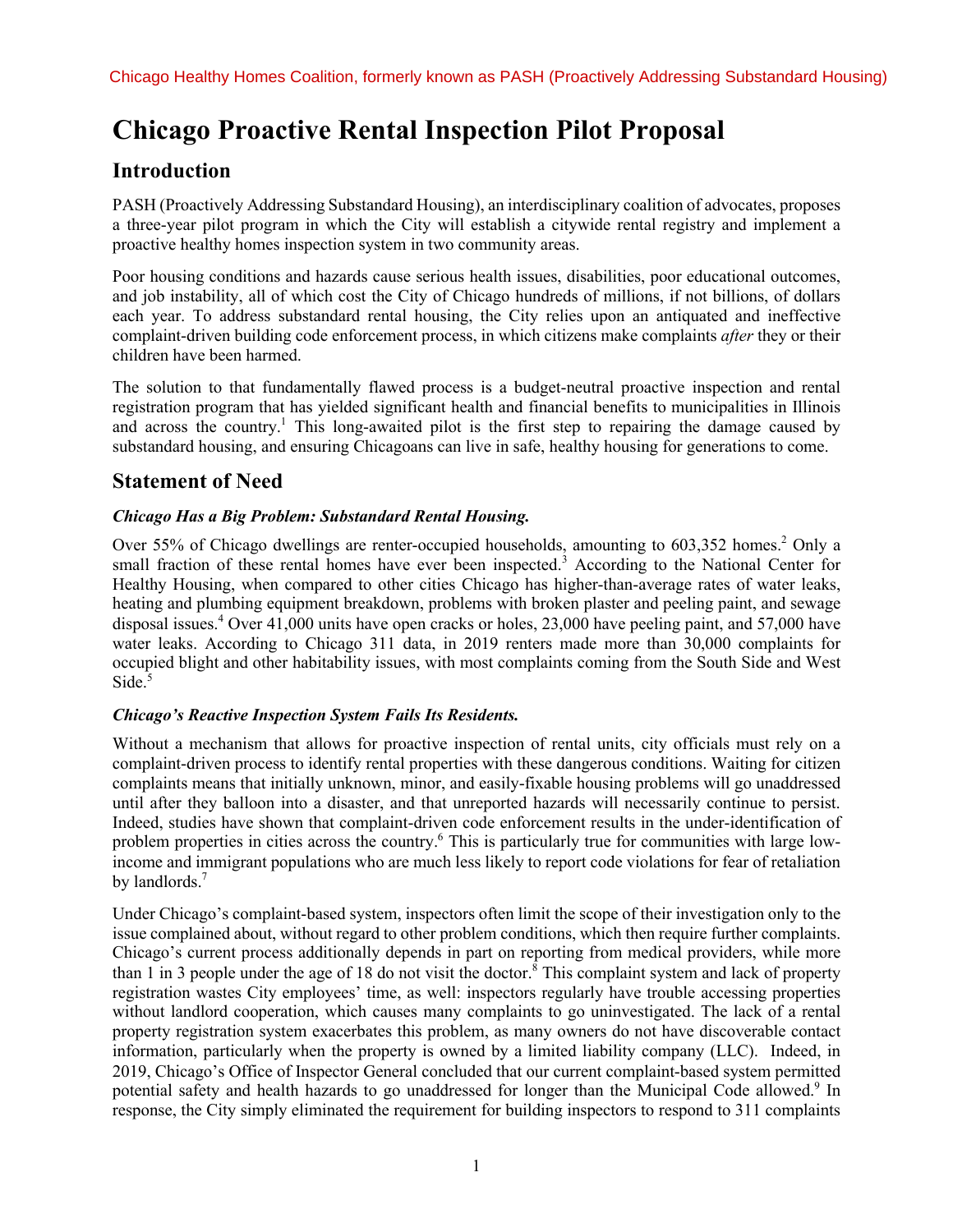within three weeks, without putting into place any governing rules on how the City should respond to complaints about home-based hazards.

Data makes clear that the current system is not working. Chicago renters continue to suffer from elevated prevalence of lead poisoning, asthma, and other health issues—especially on the West Side and South Side.

#### *Substandard housing conditions impose serious health inequities and societal hazards to Chicagoans, and significant financial costs to our city.*

**Lead Poisoning.** Because over 81% of Chicago's housing stock was built before the federal government banned lead-based paint in 1978,<sup>10</sup> most of these buildings, many of which have not been appropriately maintained, repaired, or renovated, likely contain lead-based paint. Exposure to lead is harmful at all ages, and it is particularly dangerous for very young children.

Lead is a major neurotoxin that causes lifelong learning disabilities, hearing loss, speech delays, intellectual disability, ADHD, and aggressive/violent behaviors, even at relatively low levels.<sup>11</sup> In 2017, of Chicago children younger than seven years of age screened for lead, 1,376 children—a rate of 1.7 out of 100—had blood lead levels (BLL) over 5  $\mu$ g/dL. In many community areas, the childhood lead poisoning rates are more than double or quadruple the city-wide rate: from 4.4 and 5.7 per 100 children in Austin and West Garfield Park, and as high as 7.2 and 7.3 per 100 children in Englewood and West Englewood.<sup>12</sup>

There is a significant racial inequity here: the West Side, South Side, and Far South Side, which are associated with lower median household incomes, older housing stock, and higher percentages of Black and Latino citizens, have the highest risks of lead poisoning. The risk is greatest for Black children.<sup>13</sup> The City of Chicago, through its Department of Health, has made eliminating health inequities a goal for the City, with a focus on health in all policies, healthy housing, and interventions that help reduce racial inequities.<sup>14</sup>

**Asthma.** Researchers have found excess moisture allows for the breeding of mold, mildew, mites, and cockroaches, and that cracks allow pests like rodents and bugs to enter the home, all of which have been linked to greater asthma morbidity and mortality, especially for low-income racial and ethnic minority children in urban areas.<sup>15</sup> This racial inequity is particularly pronounced for Black children, who have seen the greatest rise in asthma prevalence rates nationally.<sup>16</sup> And in Chicago, Black children have twice the prevalence of asthma when compared to White and Hispanic children.<sup>17</sup>

**Societal, Economic, and Educational Harms.** Other poor housing conditions, such as presence of rats and cockroaches, missing or malfunctioning necessities (e.g., toilet, stove, windows), and other structural, electrical, and plumbing issues, also cause problems for renters. These issues have been connected to higher school absenteeism, reduced performance on standardized tests, and cognitive deficiencies in students.<sup>18</sup> Housing instability caused by poor and unsafe conditions leads to financial instability, job loss, and can make it more difficult for individuals to find jobs and to be present and punctual at work. Poor housing is also far less energy efficient, which imposes additional financial burdens on low-income renters.<sup>19</sup> And, when housing conditions go unaddressed, they can become so dangerous that the City of Chicago will vacate the tenants, which increases homelessness.<sup>20</sup>

Fires and Fatalities.<sup>21</sup> Between 2014 and 2019, 140 fires killed 92 Chicagoans. Nearly half of those fires involved buildings without a working smoke detector. A Chicago Tribune / Better Government Association investigation into fires in the same timeframe found more than two dozen cases in which safety conditions played a role in the fires, but records showed the buildings had not been inspected for five or more years. The same investigation showed that even when serious safety complaints were made before fires broke out, weeks or months could pass before an inspector attempted to visit the building. The majority of these fatal fires were in low-income Black and Latino neighborhoods. In Chicago's reactive complaint system, fire safety intervention is too little, too late, with fatal consequences.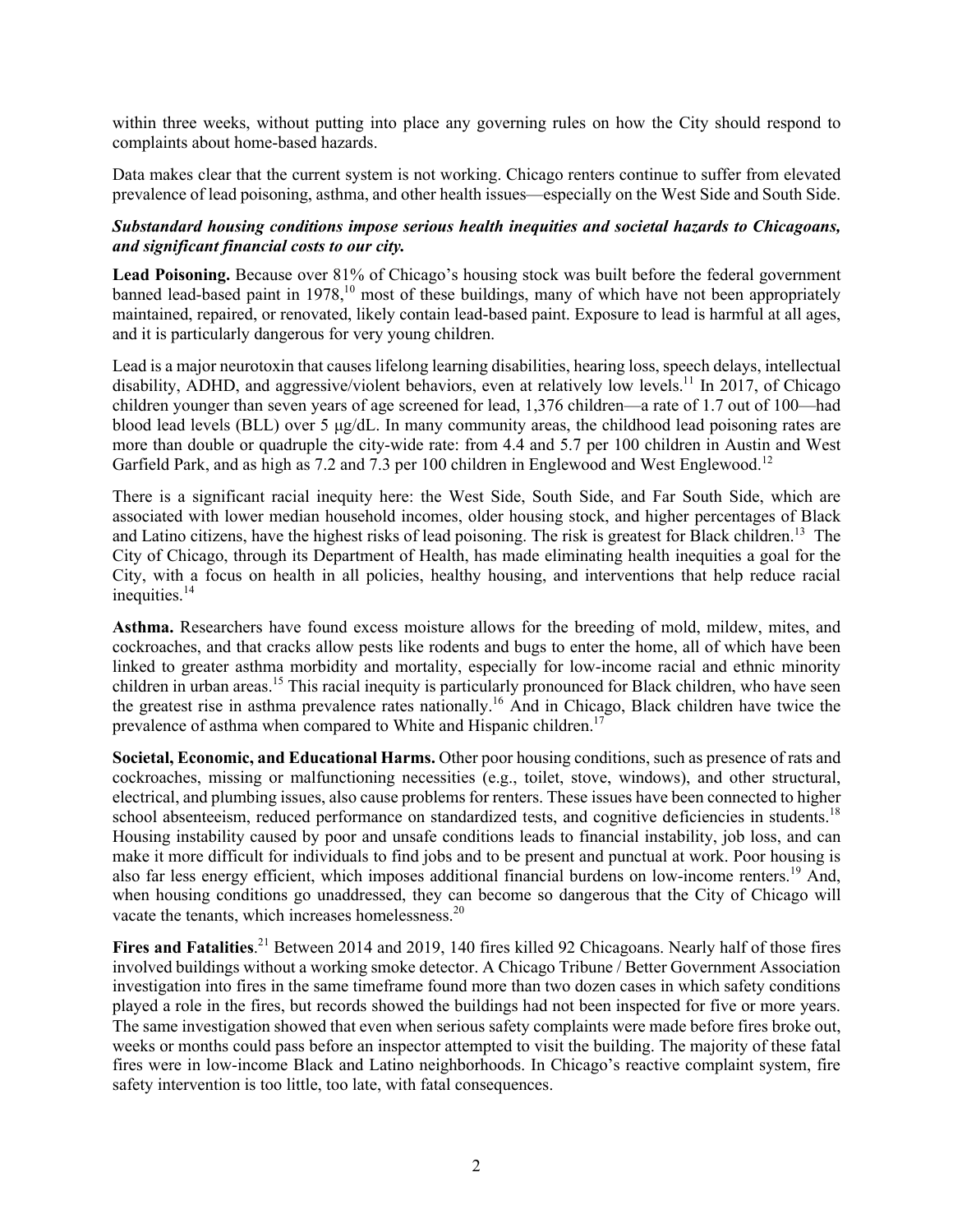**Public Fiscal Costs.** Chicago's inability to proactively address dangerous housing conditions is expensive to the public writ large. The special education costs associated with lead poisoning illustrates that financial burden. Lead poisoning has long been linked to child disability and the need for special education.<sup>22</sup> Experts have found that the cost of instructing one special education student is double or triple the cost of other students.<sup>23</sup> Very conservatively estimating that just one-half of Chicago's 1,376 lead-poisoned children in 2017<sup>24</sup> required special education, Chicago therefore spent roughly \$7.5 million to \$15 million per year in additional instructional costs for those students alone.<sup>25</sup> From kindergarten through 12th grade—and not even including operational costs, early childhood services, or transition services (for ages 18-22)—the total cost will be \$97.5 million to \$195 million, for just 688 students, and is likely higher.

These special education costs are just one consequence, of just one type of hazardous home condition, for one particular group of children harmed in 2017. Other studies corroborate that every dollar spent to prevent lead poisoning saves hundreds of dollars in the form of greater earnings and reduced taxpayer-funded health care, special education, and law enforcement costs.<sup>26</sup> Indeed, completely eliminating lead nationally could indirectly save our country \$200 billion per year.<sup>27</sup> And apart from lead poisoning, preventing or limiting other harms caused by substandard housing—relating to health, economic stability, and crime, for example—will impart exponentially greater savings, as well.

### *A proactive rental inspection system will improve––and save––Chicagoans' lives while reducing health inequities.*

Until Chicago adopts a prophylactic system to identify problem rental properties, the serious health, economic, and societal harms caused by substandard housing—and inequitable racial impact of those harms—will persist. Unlike the ineffective complaint-driven model, proactive housing inspection systems have been shown to significantly improve health outcomes in other cities, with little harmful impact on the housing market.<sup>28</sup> For example, one study of North Carolina cities found that registration ordinances resulted in properties being brought into code compliance more quickly, a decrease in residential fires, and a reduction in code complaints.<sup>29</sup> And importantly, these programs often pay for themselves, even without considering the financial benefits of diminishing the public harm caused by poor housing conditions.<sup>30</sup>

Fortunately, Chicago will not be breaking new ground in enacting a proactive housing inspection system, and it can take guidance from the many state and local jurisdictions, both within Illinois and nationally, that have been enforcing similar legislation for decades.<sup>31</sup>

## **Pilot Program Description**

## *Overview*

PASH is proposing a three-year pilot to begin the transition from Chicago's ineffective and dangerous complaint-driven inspection system to a proven proactive rental inspection and rental registry program.

The pilot includes three major components: (1) healthy homes inspection of all residential rental properties in two select community areas; (2) a citywide residential rental registry; and (3) community outreach to educate and engage tenants, landlords, and other stakeholders.

The program is designed to be budget neutral, as it will be funded by registration fees paid by landlords. It will be implemented by a project manager hired by the city, in collaboration with the Departments of Housing, Buildings, and Health. At the conclusion of the pilot, we expect to see better-maintained housing and improved health, societal, economic, and educational outcomes.

## *Program Components*

**Healthy Homes Inspections.** The City will develop a healthy homes inspection program to be used citywide and pilot the program in two community areas—one high-need and one mixed-need—during a three-year period, beginning in January 2022. The high-need community area will be determined based on selected criteria, such as number of 311 complaints about poor housing conditions, percentage of renter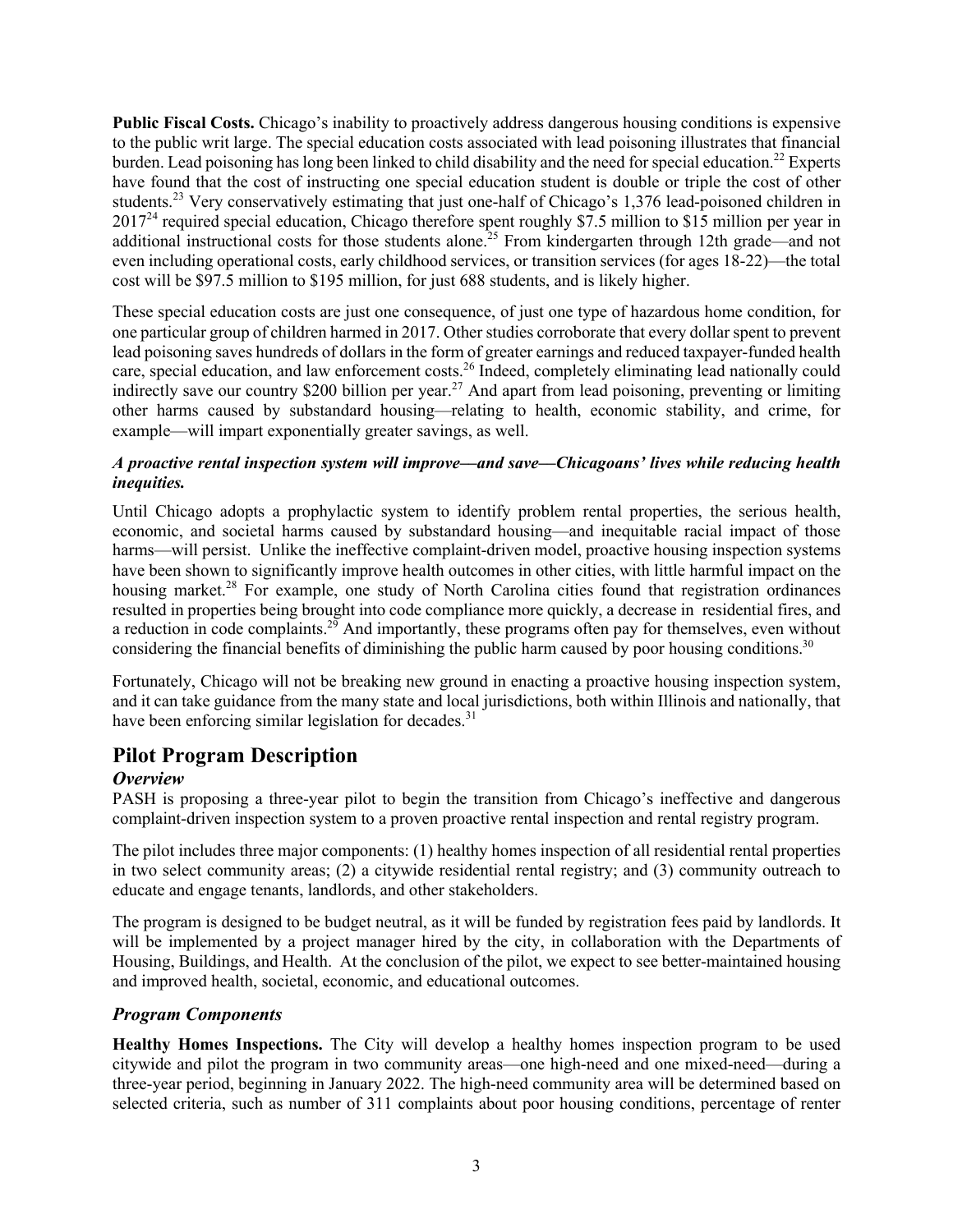households, number of building code violations, elevated blood lead levels rates, asthma morbidity rates, and eviction filing rates. Aldermanic support and availability of community resources will also be considered in selection of the pilot communities.

The City will hire and train inspectors, ideally from pilot communities, to field test the proposed inspection protocol, and conduct healthy homes inspections of all residential rental units in the pilot communities. To ensure the inspections are conducted efficiently and the inspection data is useful and readily available to relevant City departments, the City will design a mobile inspection application and other software, and maintain the information collected on a cloud-based database.

The pilot's healthy homes inspections will incorporate nationally-recognized principles of healthy homes, including that they be dry, clean, safe, contaminant-free, well-ventilated, thermally controlled, wellmaintained, and accessible. By proactively inspecting all rental housing in the pilot communities and focusing the inspection on conditions that are known to be detrimental to health, the program will ensure the target communities' rental housing is maintained and the hazards are remediated before harming their occupants. The proactive inspection model will not only reduce the strain caused by substandard rental housing on public health systems, but it is also likely to reduce the demand on the City's own services, such as 311. Greensboro, NC, for instance, saw tenant complaints fall by 61% in the first two years of their proactive rental inspection program.<sup>32</sup>

**Rental Registry.** As part of the pilot, the City of Chicago will establish a citywide residential rental registry, to be managed by the Department of Housing. All landlords will be required to register their rental properties with the City annually, paying a registration fee and providing some basic information about the property.

A rental registration fee, like those required by hundreds of municipalities across the country,<sup>33</sup> will allow the program to be budget neutral. Not-for-profit landlords and owners of buildings with fewer than 30 units will pay \$30/unit, and owners of buildings with 30 or more units will pay \$80/unit. The fees collected through the registry will be used to cover the expenses of the pilot—e.g., wages of inspectors and other necessary municipal personnel, grants to community-based organizations (see below), the independent evaluation (below). The remaining registration fees will be utilized to expand the healthy homes inspection program to all Chicago community areas at the conclusion of the pilot, and to fund other critical components of the citywide program—like tenant relocation assistance funds, and rental property repair loans and grants, for low-income landlords.

In addition to funding the pilot, the rental registry will help the City collect important information that currently is not collected, such as the number of rental units, current rent rates, ownership information, and a verifiable point of contact for the property. The data gathered through the registry will help the City enforce property standards and code violations, and collect and increase its revenue (e.g., water bills, permit fees, property/income taxes). A rental registry is necessary to implement the proactive rental inspection program.

**Community Outreach.** Because community buy-in and support is critical to the success of the pilot, the City will involve key stakeholders in the community at all stages of pilot development and implementation by creating a community advisory board to assist with oversight, and to contribute to the evaluation at the conclusion of the pilot. The City will also seek to hire inspectors and other City personnel from pilot communities, which will help to ensure that the pilot is implemented equitably and with the needs of the community in mind.

The City will also offer competitive grants to community-based organizations to conduct outreach and community education. Grantee organizations will hire individuals from pilot communities to serve as healthy homes ambassadors, training them on elements of healthy housing and how to facilitate the inspection process. Healthy homes ambassadors will work with both landlords and tenants to ensure they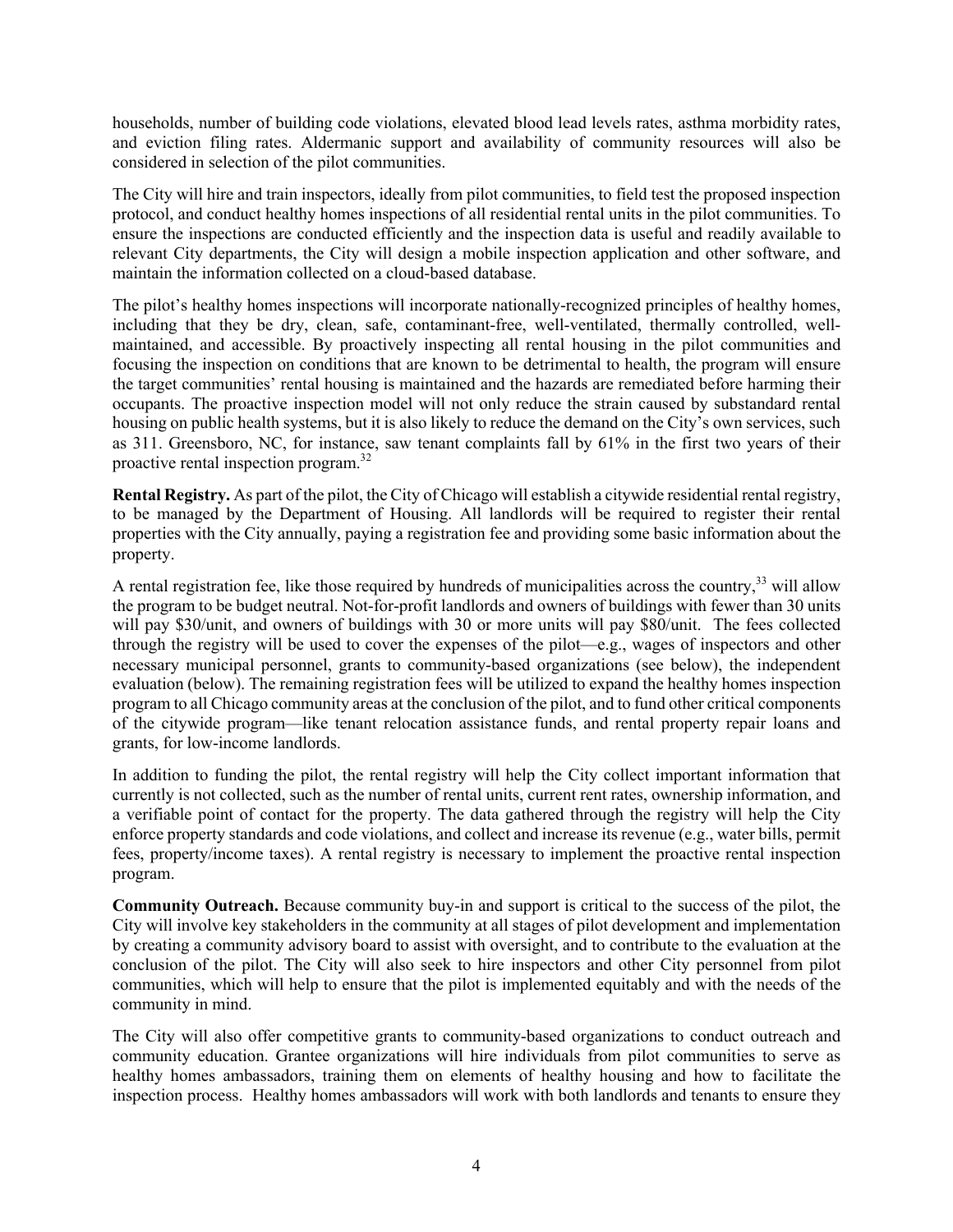understand their rights and the inspection process and connect them to City services and community resources.

## **Goals and Objectives**

**Goal 1:** At the conclusion of the three-year pilot program, which will begin January 2022, the City will have developed an effective, scalable healthy housing inspection program for the City of Chicago.

- Identify two Chicago community areas to participate in the pilot program, one-high need and onemixed need, based on select criteria.
- Hire and train City inspectors to field test the proposed inspection protocol.
- Design mobile application software to collect inspection information and a cloud-based database to store inspection information (or implement existing software).
- Develop an evaluation methodology using a community engagement approach and selected quantitative measures.

**Goal 2:** Through the establishment of the residential rental registration program, the pilot will register all of Chicago's residential rental units and collect the requisite fee.

- Design an online registration and fee collection process, to be managed by the Department of Housing.
- Inform landlords about the rental registration requirement through print/social media, real estate/landlord groups, and community-based organization outreach.
- Monitor and assess compliance with registration requirements.

**Goal 3:** Through the creation of a community advisory board and registration awareness campaign, and by activating community-based organizations, the pilot will facilitate a high rate of registration compliance and successful healthy homes inspections.

## **Evaluation**

To evaluate the pilot project, the City will hire an independent professional who is a healthy housing expert. This individual will design and implement a robust evaluation, collecting and analyzing both qualitative and quantitative measures. Quantitative outcome measures will include identified hazards, hazards remediated, cost to the City, cost to landlords, training needs, number of inspections/inspectors, frequency of inspector success in property entry, estimated fiscal benefits for the public, and both financial and health benefits for impacted households. Qualitative measures will include open-ended interviews with inspectors, community stakeholders, advocates, landlords, and tenants about their experiences during the pilot.

The evaluation will also use the inspection data to identify common housing hazards that are not considered violations under Chicago's Building Code and make recommendations for possible amendments. The evaluator will additionally ascertain compliance with the rental registry requirements, to inform potential incentives and penalties to ensure compliance.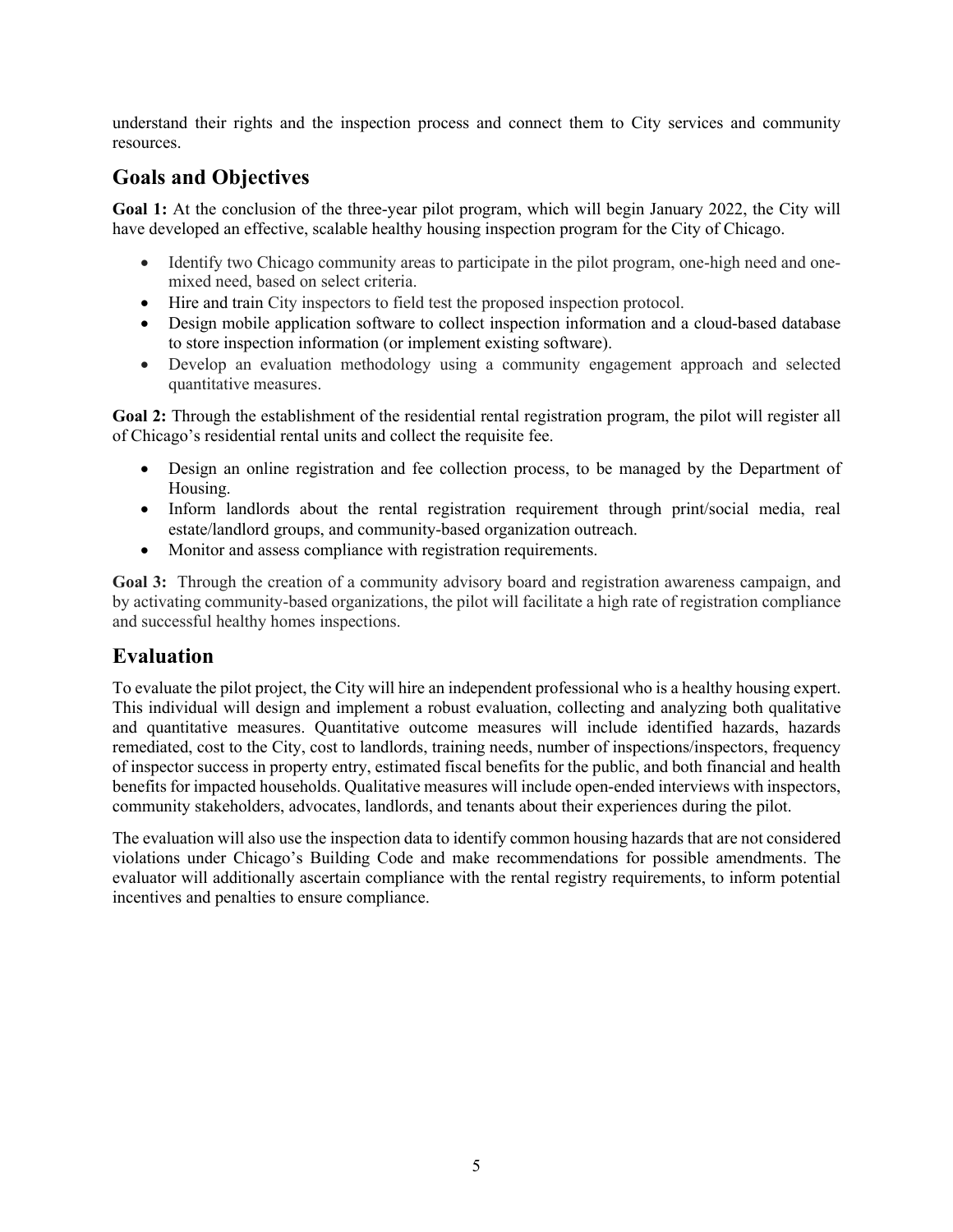## **Appendix 1**

## **Jurisdictions with Rental Registry and/or Proactive Rental Inspection (Non-Exhaustive)**

#### **Arizona**

Statewide – registration

#### **California**

Los Angeles San Diego – registration; annual fee San Francisco San Jose

#### **Colorado**

Boulder Denver

#### **Florida**

Broward County (Unincorporated) – registration; inspection Coral Springs – registration; certification of conditions Daytona Beach – registration; annual inspection Miami Palm Coast

#### **Illinois**

Aurora Bloomington - registration; initial inspection Chicago Heights Cook County (Unincorporated) – license; annual inspection Edwardsville Elgin Hoffman Estates Niles – license; inspection Oak Park Palatine – license; initial inspection Rock Island – license; initial inspection Rockford Rolling Meadows Schaumburg West Chicago – license; annual inspection Wheeling

## **Indiana**

East Chicago Indianapolis – registration; inspection

#### **Kansas**

Leavenworth Westwood – license; annual inspection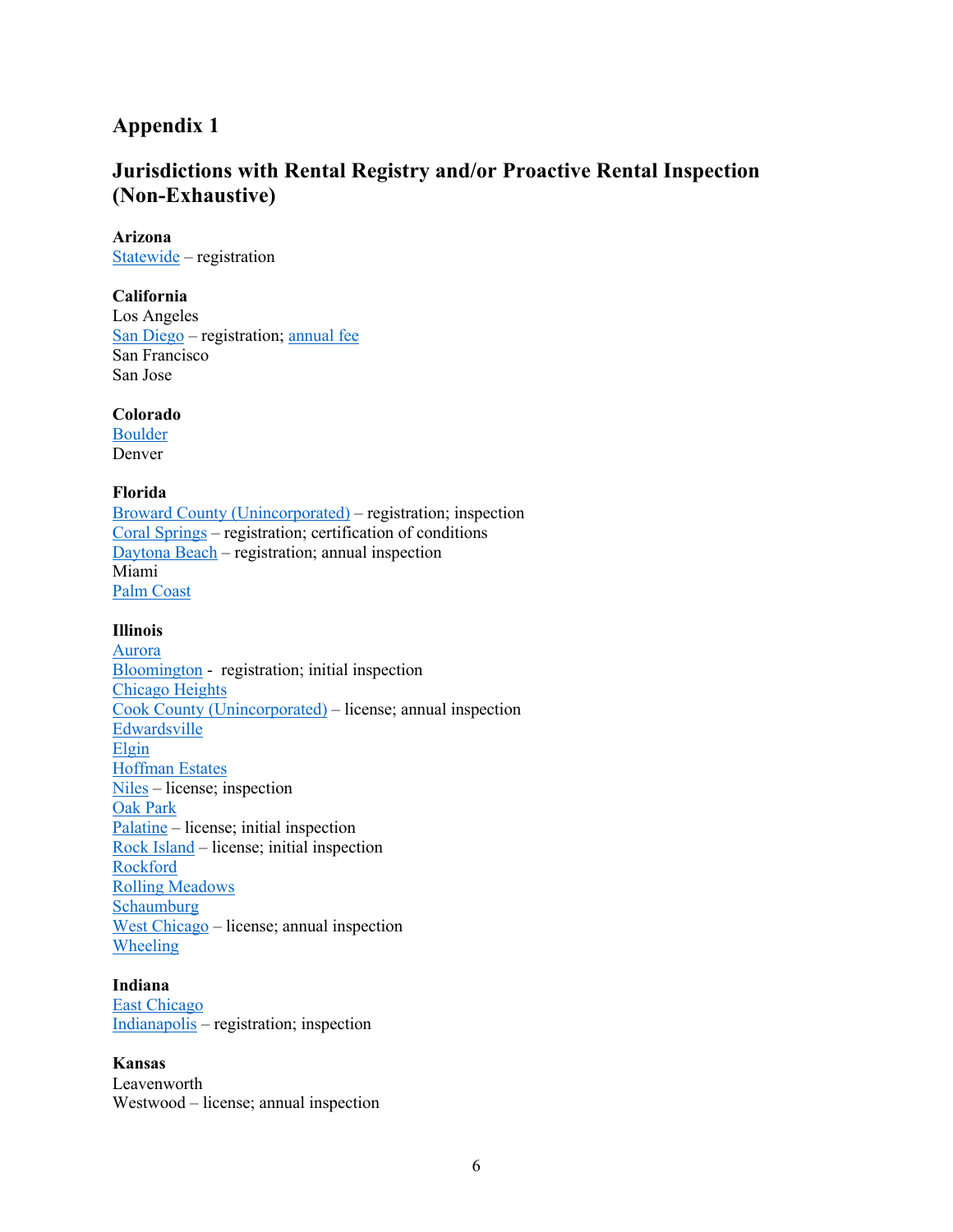**Kentucky** Louisville – registration

**Maryland** Baltimore

**Massachusetts**  Boston

**Michigan** Detroit – registration; annual inspection Rochester – registration; inspection

**Minnesota** Minneapolis

#### **Missouri**

Fairway Gladstone – registration Kansas City – registration; inspection Overland Park – registration; inspection Prairie Village – registration  $Raytown - registration; inspection$ St. Joseph – registration; inspection Springfield – registration

**New Jersey** Statewide

#### **New York**

Binghamton – registration; triennial inspection Buffalo – registration Canandaigua – registration Clarkstown – registration; biennial inspection East Hampton Town – registration Henrietta – registration New York – registration Plattsburgh – registration; inspection Rochester Syracuse – registration; annual inspection; limitations on rent collection and eviction if unregistered Troy – registration White Plains – registration; inspection

# **Ohio**

All Counties Pop.  $>200,000$  – registration with assessor Columbus

## **Oregon**

**Corvallis** Portland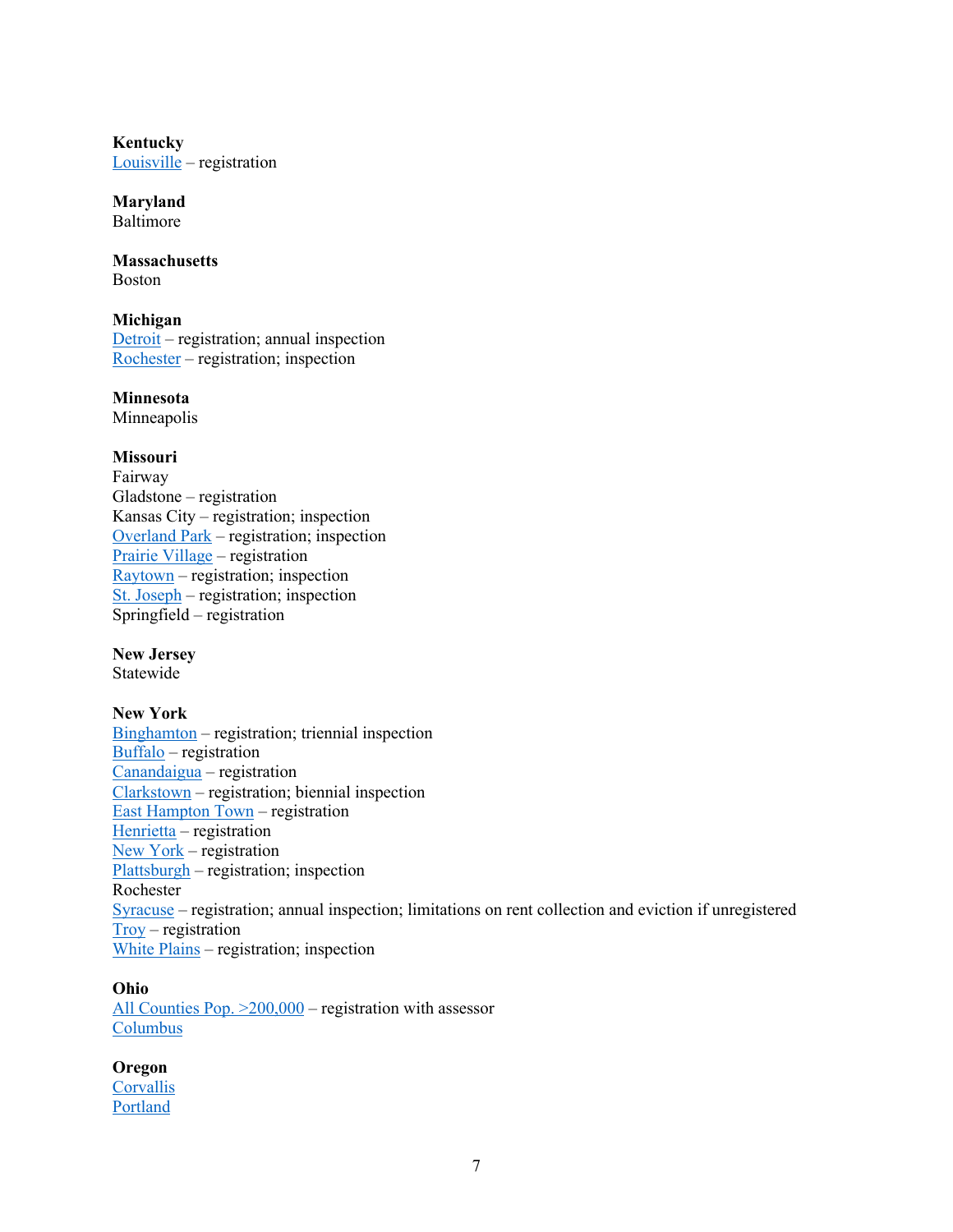#### **Pennsylvania**

Philadelphia

#### **Rhode Island**

Narragansett

#### **Tennessee**

Statewide – registration

**Texas** Anna Arlington Austin Duncansville Dallas Ennis - registration Fate Forney Fort Worth Houston Lancaster Leon Valley Little Elm Milford Missouri City Richardson Rosenberg Rowlett Saginaw San Antonio – registration (absentee landlords only) Sugarland – license; exterior inspection

#### **Washington**

Seattle

#### **Wisconsin**

Milwaukee – registration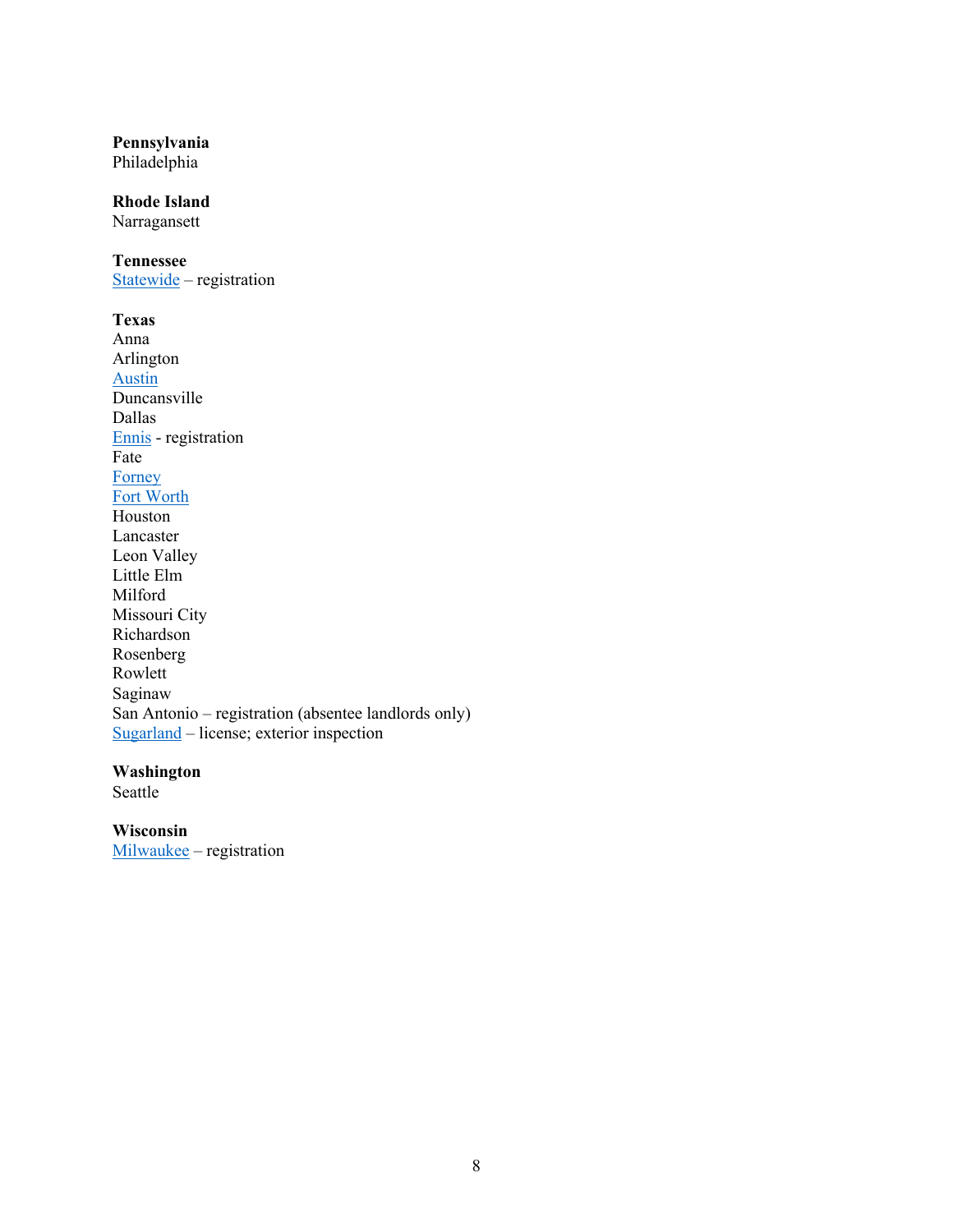## **Appendix 2**

## **Example Healthy Homes Inspection Form**

## **VISUAL ASSESSMENT FORM - The STOVE IAQ Project**

## **General comments:**

Form drawn from: Healthy Housing Inspection Manual. U.S. Centers for Disease Control and Prevention and U.S. Department of Housing and Urban Development. Atlanta: US Department of Health and Human Services; 2008 and Home Environmental Checklist and others.

## **Instructions for Visual Assessment Observations**

- Select only one answer per question unless specified otherwise. If more than one answer is possible, record the most severe hazard and note the others in the comments section at the end of each section.
- It is not necessary to measure the size of cracks, holes and other similar items; a visual estimate is adequate.
- Document deviations from inspection protocol in the comments section space
- Specific locations of specific hazards can be recorded in the comments section if desired.

This inspection protocol does not establish legal and/or complete compliance with local, state, federal or other applicable housing, building, health, safety or other applicable policies, codes, regulations, statutes and laws.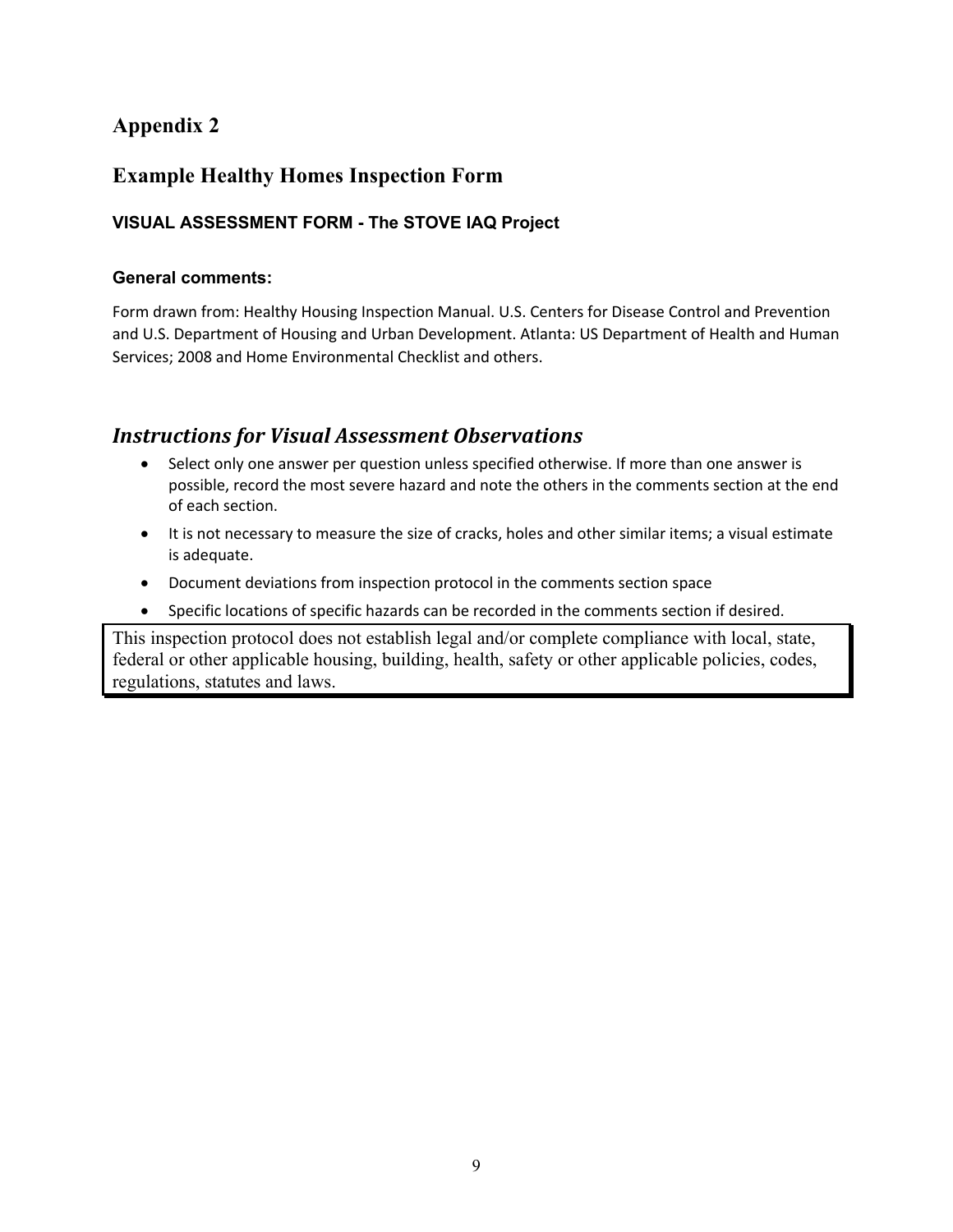### **WINDOWS**

#### **1. How many windows are in the housing unit \_\_\_**

**2. Windows** (Check all that apply)

 **One or more windows missing One or more windows cracked or broken One or more windows cannot be opened** All windows intact and can be opened (Skip to 3)

#### **2a. Can at least one window be opened?**

 Yes **No**

#### **3. Window Sills**

 **Missing or damaged** Not missing or damaged

#### **4. Window Caulking/Seals**

 **Missing/deteriorated (air or water leaks present) Missing/deteriorated (no leaks)** Not missing/deteriorated

## **GENERAL CONDITION OF DWELLING (ALL ROOMS)**

#### **5. Door Surface Damage**

 **Large, ≥1 inch Small, ¼ inch to 1 inch diameter** None If door surface(s) are damaged, record door location

## **6. Holes in Ceilings, Floors and Walls**

 **Large holes ≥8½ inches x 11 inches Medium-sized holes present (<8½ inches x 11 inches but bigger than 8½ inches x ½ inch) Small holes present (<8½ inches x ½ inch but bigger than pinhole)** No holes observed

#### **7. Ceilings, Floors, or Walls have Peeling/Non-Intact Paint/Need Paint**

 **Large, ≥2 square feet damage Small, <2 square feet damage** None: No damage/peeling paint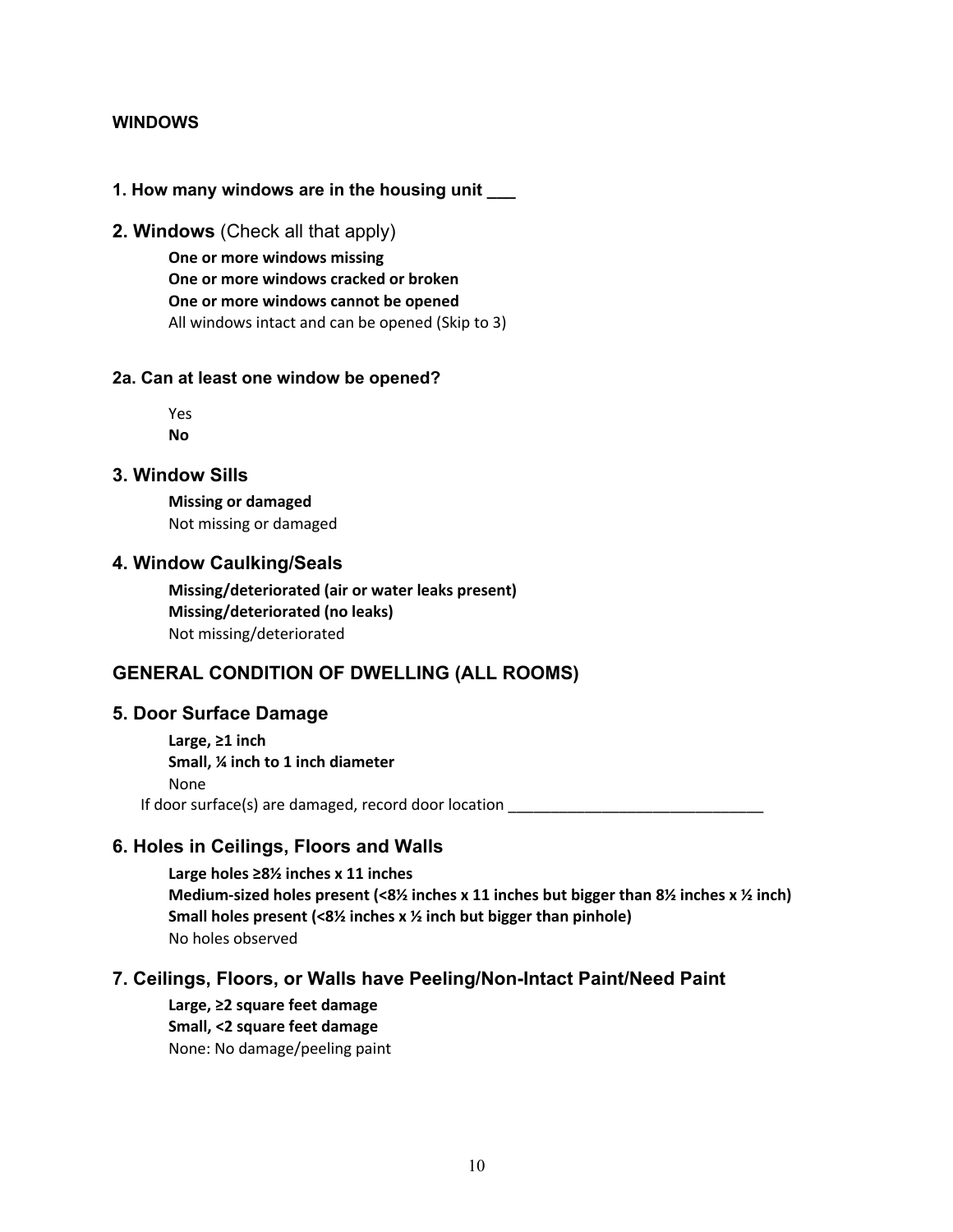## **GENERAL CONDITIONS - MOISTURE ISSUES**

#### **8. Water Stains/Water Damage on Ceilings, Floors, or Walls**

 **Large, ≥4 square feet water stains/water damage Small, <4 square feet water stains/water damage** None

Note: This does not include visible suspect mold, which is addressed in 14.

### **9. Condensation on Windows, Doors or Walls**

 **Yes** No

#### **10. Do any bedrooms have carpets?**

 **Yes** No (SKIP to 11)

#### **10a. Are any of the carpet damps to touch?**

 **Yes** No

#### **11. Dehumidifier Present**

 **No** Yes

## **12. Humidifier Present**

 No Yes

#### **13. Moldy or Musty Odor Present**

 **Yes** No

13a. If yes, record location: \_\_\_\_\_\_\_\_\_\_\_\_\_\_\_\_\_\_\_\_\_\_\_\_\_\_\_\_\_\_

#### **14. Suspect Mold**

 **Large, ≥4 square feet visible mold present Small, <4 square feet visible mold present** None (SKIP to 15)

Note: This does not include water stains or damage, which are addressed in 8.

## **14a. Suspect Mold Source** (Check all that apply)

**Leaking roof**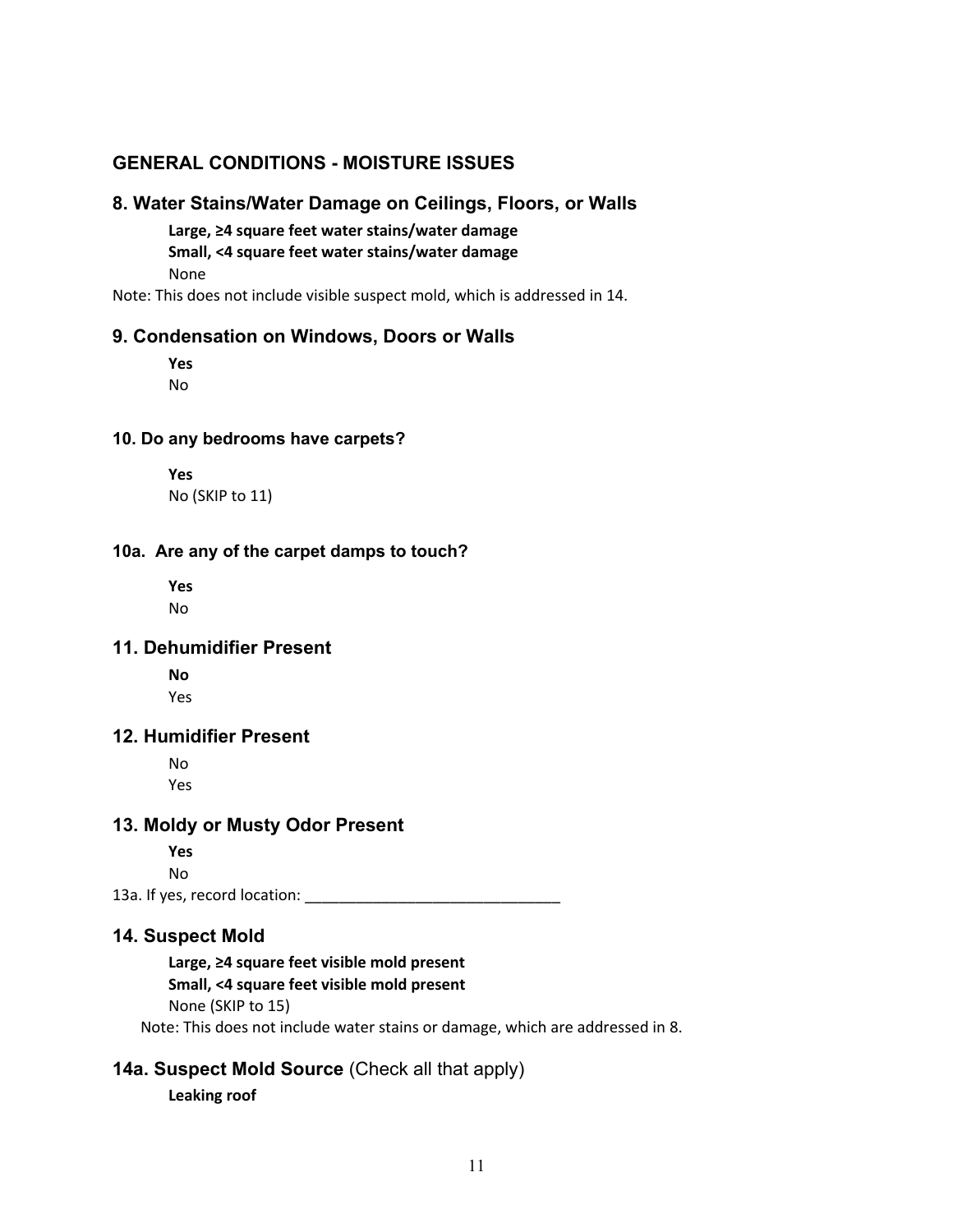**Leaking appliance Leaking water pipe in wall or ceiling Condensation on windows or other surfaces Poor ventilation Do not know**

### **HEATING, COOLING, WATER HEATER (IF PRESENT IN DWELLING SPACE)**

#### **15. Water Heater for Housing Unit**

 No gas water heater observed in unit (skip to 16) Gas water heater in unit

#### **15a. Water Heater Exhaust (Gas Fuel)**

 **Misaligned** Not misaligned

#### **16. Main heating source for Housing Unit:**

 Radiators (steam or hot water) Gas-heated forced air (vents) Electric-heated forced air (vents) Gas stove/fireplace/wall furnace Electric space heater Kerosene space heater Wood-burning stove/fireplace Some other source Specify: No source of heat Could not identify

#### **16a. Heating Equipment in Housing Unit**

 Heating equipment outside of housing unit Heating equipment in housing unit (gas fuel) Heating equipment in housing unit (other fuel)

#### **17. Air-conditioning system for Housing Unit:**

 Central air conditioning Window units (number: ) **No air conditioning Could not identify**

#### **18. Room air filtration device in Housing Unit**

 Yes **No**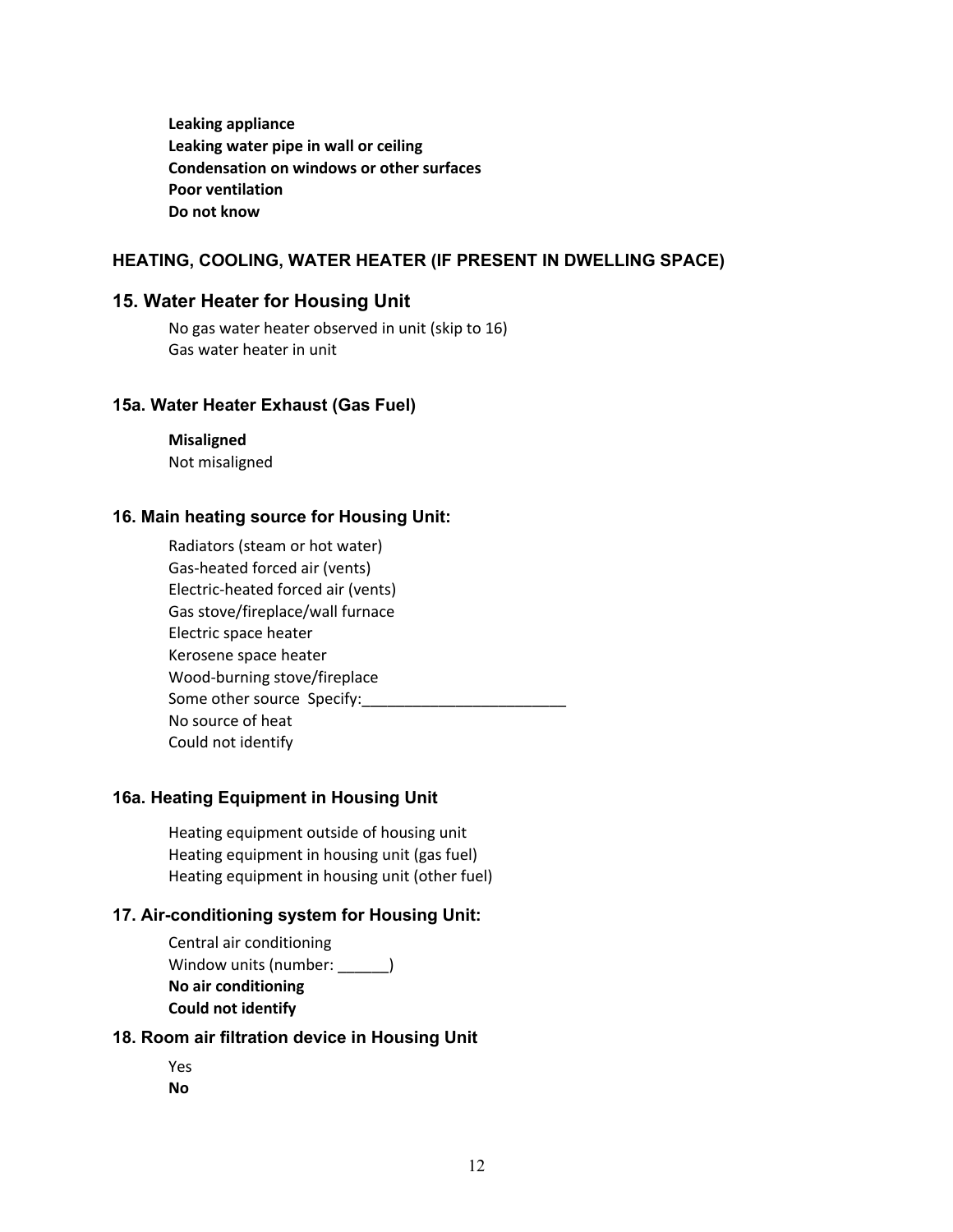#### **Don't know**

#### **19. Space Heaters**

**Space heaters used in unit and are less than 3 feet from anything that can burn**

 Space heaters used in unit and are at least 3 feet from anything that can burn No space heaters observed in unit

## **20. Unvented Combustion Appliances Present**

 **Yes:** Unvented combustion appliances (e.g., fuel-fired space heaters, gas clothes dryers, gas logs, charcoal, stoves, portable generator, etc.) present

No

20a. If yes, record type and quantity: \_\_\_\_\_\_\_\_\_\_\_\_\_\_\_\_\_\_\_\_\_\_\_\_\_\_\_\_\_\_

## **KITCHEN**

## **21. Garbage and Debris Indoors**

 **Garbage and debris not properly stored** Garbage and debris properly stored

## **22. Kitchen Exhaust Fan**

 **Kitchen exhaust fan not operable Kitchen exhaust fan missing or not observed (SKIP to 24)** Kitchen exhaust fan works properly

#### **23. Is kitchen fan exhausted to the outside?**

 Yes **No** Don't Know

## **24. Kitchen Plumbing Leak**

 **Leak, not contained by sink Leak, contained by kitchen sink** None: No leak observed

## **25. Does kitchen floor have carpet?**

 **Yes** No

## **BATHROOM(S)**

## **26. Plumbing Faucets/Fixtures**

 **Large water leak Small water leak**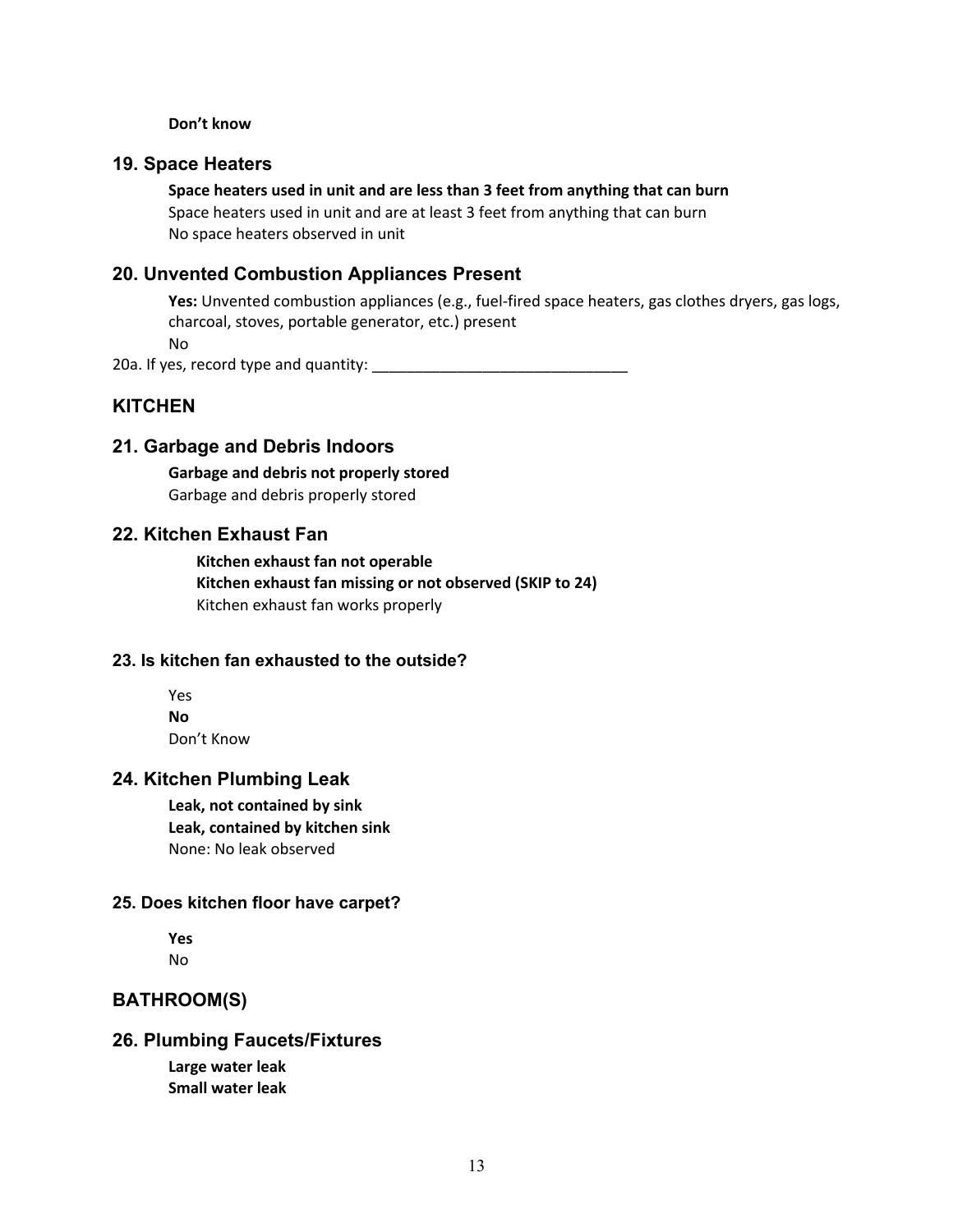No leaks observed

## **27. Bathroom Exhaust Fans**

 **At least one exhaust fan not working** All bathroom exhaust fans working No bathroom exhaust fans are present (SKIP to 28)

#### **27a. Are bath fans exhausted to the exterior?**

 **Yes** No Could not determine

### **28. Permanent Carpet on Bathroom Floor**

 **Permanent carpet** No permanent carpet

## **LAUNDRY AREA (IF PRESENT IN DWELLING SPACE)**

#### **29. Clothes Dryer Vent**

 **Dryer vent is missing Dryer vent damaged** Dryer vent is functioning properly No dryer or dryer vent could be observed (skip to 30)

## **29a. Dryer Venting**

 **Dryer vents to basement Dryer vents to attic Dryer vents to crawl space Other:**  Dryer vents to outside Cannot observe location to which dryer vents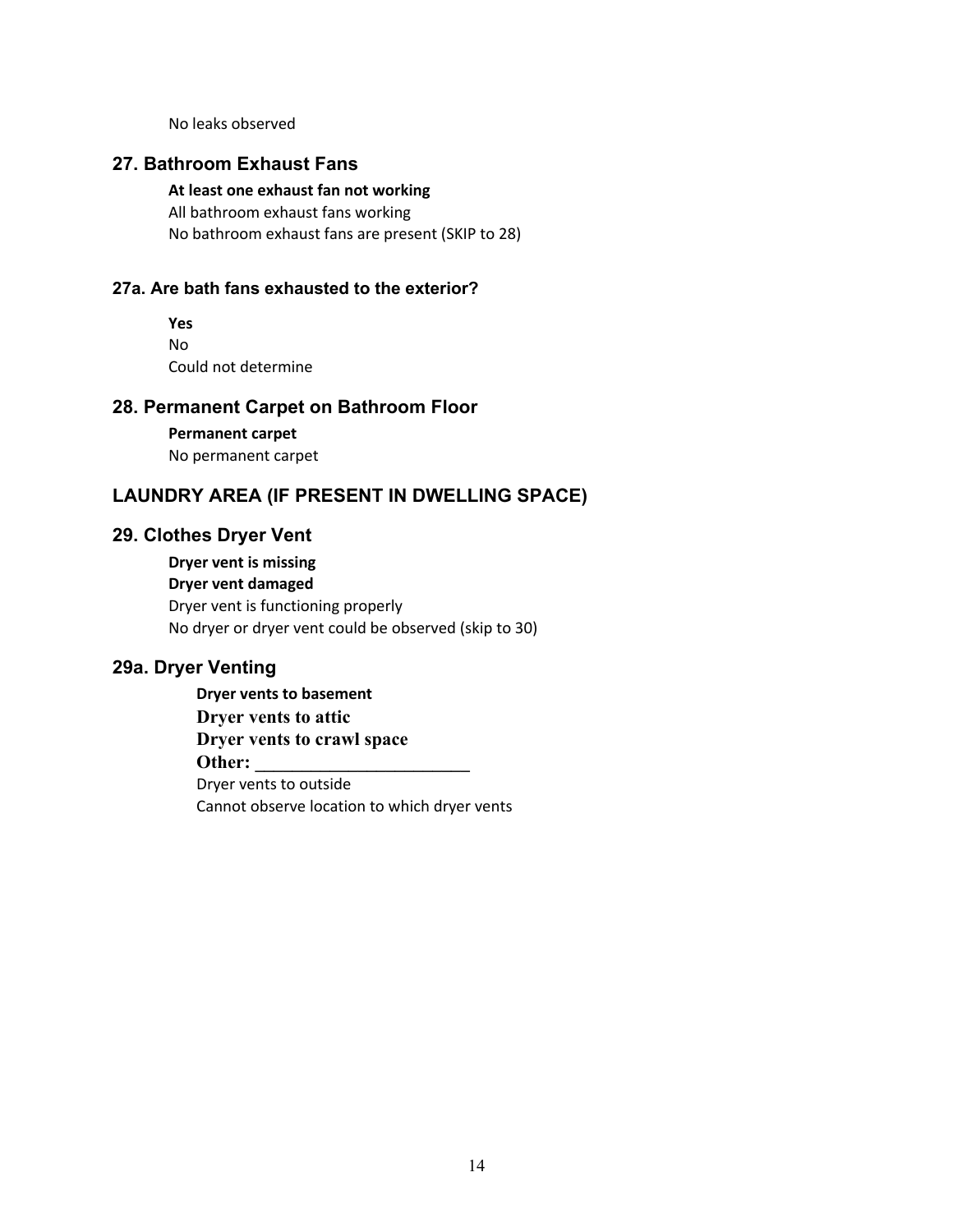## **GENERAL CONDITIONS – PESTS/ODORS/CLUTTER**

### **30. Infestation: Roaches**

## **Frass or shells observed**

 **One or more live roaches observed** No roaches or roach evidence location 30a. If roach evidence present, record location(s): \_\_\_\_\_\_\_\_\_\_\_\_\_\_\_\_\_\_\_\_\_\_\_\_\_\_\_\_

## **31. Infestation: Rats or Mice**

**Droppings or chewed holes observed**

#### **One or more rats/mice observed**

No rats/mice/droppings/holes

31a. If rat or mouse evidence present, record location(s):

## **32. Other Insects or Vermin Observed**

 **Yes** No

32a. If yes, record and location(s) type: \_\_\_\_\_\_\_\_\_\_\_\_\_\_\_\_\_\_\_\_\_\_\_\_\_\_\_\_\_\_

## **33. Are "air deodorants" or "air fresheners" observed?**

 **Yes** No

## **34. Tobacco Butts, Smoke or Odor Present**

 **Yes** No

#### **35. Level of dust on surfaces in rooms** (flat surfaces – do not include floors):

 None **Slight Moderate Heavy**

### **36. Level of Clutter Present**

 None **Slight Moderate Heavy**

## **Overall Comments on This**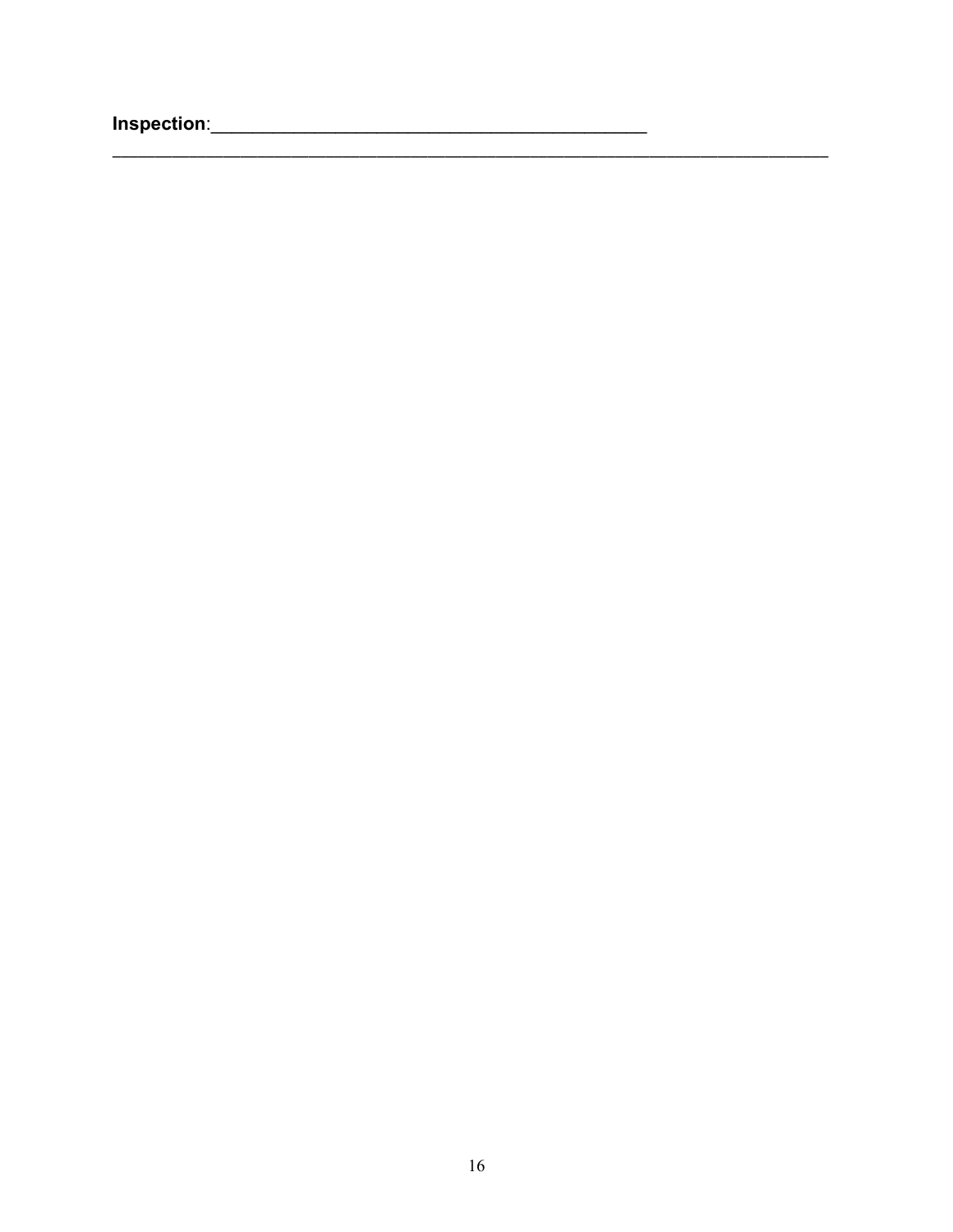## **Endnotes**

<sup>1</sup> In 2012, CDPH committed to a broader and more comprehensive home inspection program, stating that, despite significant budget cuts, its inspectors would evaluate homes for other home-based hazards, in addition to lead, and offer interventions to remediate those hazards for families in need. Chic. Dep't Pub. Health, *Sweet Home Chicago: Challenges to Creating Healthy Homes*, Jan. 2012,

https://www.chicago.gov/dam/city/depts/cdph/CDPH/HealthyChgoPolicyBriefHealthyHomesJan2012.pdf. (Sweet Home Chicago). In 2016, as part of Chicago's 5-year "health equity" plan, the City stated its intent to develop a comprehensive, proactive home inspection program. Chic. Dep't Pub. Health, *Healthy Chicago 2.0: Partnering to Improve Healthy Equity: 2016-2020*, at 23,

https://www.chicago.gov/content/dam/city/depts/cdph/CDPH/HC2.0Plan\_3252016.pdf.

<sup>2</sup> American Community Survey: Selecting Housing Characteristics, 2019 ACS 1-year estimates, data profile.

<sup>3</sup> American Community Survey 2016 and DePaul University's Institute for Housing Studies.

<sup>4</sup> Nat'l Ctr. for Healthy Housing, *State of Health Housing Rankings, Chicago*, https://nchh.org/tools-anddata/data/state-of-healthy-housing/rankings/location/chicago-il/?data-year=2018

<sup>5</sup> This is an estimate based on the complaints made between  $1/1/2019$  and  $1/2/31/2019$  under the following relevant service type categories: 21,863 (building violations); 383 (lead inspection request); 4,897 (no water complaint); 4,995 (water in the basement complaint); 4,989 (no building permit and construction). Chicago Data Portal, 311

Service Requests, https://data.cityofchicago.org/Service-Requests/311-Service-Requests/v6vf-nfxy/data.

<sup>6</sup> *See* Heather K. Way et al., *An Analysis of Rental Property Registration in Austin*, July 2013, at 22-23 (summarizing studies of complaint-based systems in Memphis, Seattle, San Francisco, and Asheville) ("Way") (describing studies performed in Seattle, San Francisco, Memphis, and Asheville).

<sup>7</sup> *See, e.g.*, Guadalupe, Luna, *Immigrants, Cops and Slumlords in the Midwest*, 29 SOUTHERN

ILLINOIS UNIV. L.J. 61, 89 (2004) ("Tenants' fears of retaliation from landlords, coupled with the lack of alternative housing effectively stifles complaints of tenants who are weary of possible eviction.").

<sup>8</sup> Brett O'Hara and Kyle Caswell, *Health Status, Health Insurance, and Medical Services Utilization: 2010*, United States Census Bureau https://www.census.gov/prod/2012pubs/p70-133.pdf.

<sup>9</sup> City of Chic. Office of Inspector General*, Department of Buildings Complaint-Based Inspections Follow-Up Inquiry* (Nov. 19, 2019), https://igchicago.org/2019/11/19/department-of-buildings-complaint-based-inspectionsfollow-up-inquiry/.

<sup>10</sup> Illinois Lead Program, 2017 Annual Surveillance Report, Feb. 2019, at 36,

http://dph.illinois.gov/sites/default/files/publications/lead-surveillance-report-2017-20.pdf

<sup>11</sup> Anne Evens et al., The Impact of Low-Level Lead Toxicity on School Performance Among Children in the Chicago Public Schools: A Population-Based Retrospective Cohort Study, ENVIRON. HEALTH 14, 21 (2015) https://doi.org/10.1186/s12940-015-0008-9 (Evens).

<sup>12</sup> Chic. Dep't of Pub. Health, Surveillance Data for 2017, https://www.chicagohealthatlas.org/indicators/leadpoisoning (archived) (link no longer functions as information appears to have been removed from the City's website). Notably, less than 40% of Chicago children under the age of six are screened for lead each year. *See also*  Hawthorne 2015. And while most Chicago children are screened at least once before the age of six, the prevalence of lead in Chicago homes and that the average tenancy lasts only two years suggests the number of children with lead poisoning may be much higher.

<sup>13</sup> Robert J. Sampson & Alix Winter, *The Racial Ecology of Lead Poisoning: The Toxic Inequality in Chicago Neighborhoods, 1995-2013*, Dubois Rev., 2, 4, 19 (2016),

https://scholar.harvard.edu/files/alixwinter/files/sampson\_winter\_2016.pdf

<sup>14</sup> Chicago of Chicago, *Health Homes 2025: Closing Our Life Expectancy Gap 2020-2025* (2020),

https://www.chicago.gov/content/dam/city/depts/cdph/statistics\_and\_reports/HC2025\_917\_FINAL.pdf.

<sup>15</sup> Christina Pacheco et al., *Homes of Low-income Minority Families with Asthmatic Children Have Increased* 

*Condition Issues*, Allergy and Asthma Proceedings, National Center for Biotechnology Information, https://www.ncbi.nlm.nih.gov/pmc/articles/PMC4210655/#:~:text=Substandard%20housing%20and%20indoor%20 environmental,children%20living%20in%20urban%20areas.&text=Poor%20quality%20housing%20can%20harbor %20indoor%20allergens%20and%20triggers (Pacheco).

<sup>16</sup> Sweet Home Chicago, at 2; Pacheco.

<sup>17</sup> Pacheco; *see* Ruchi S. Gupta et al., *Geographic Variability in Childhood Asthma Prevalence in Chicago*, https://chicagoasthma.org/resources/Documents/Data%20and%20Reports/Geographic-variability-in-Chicago.pdf.